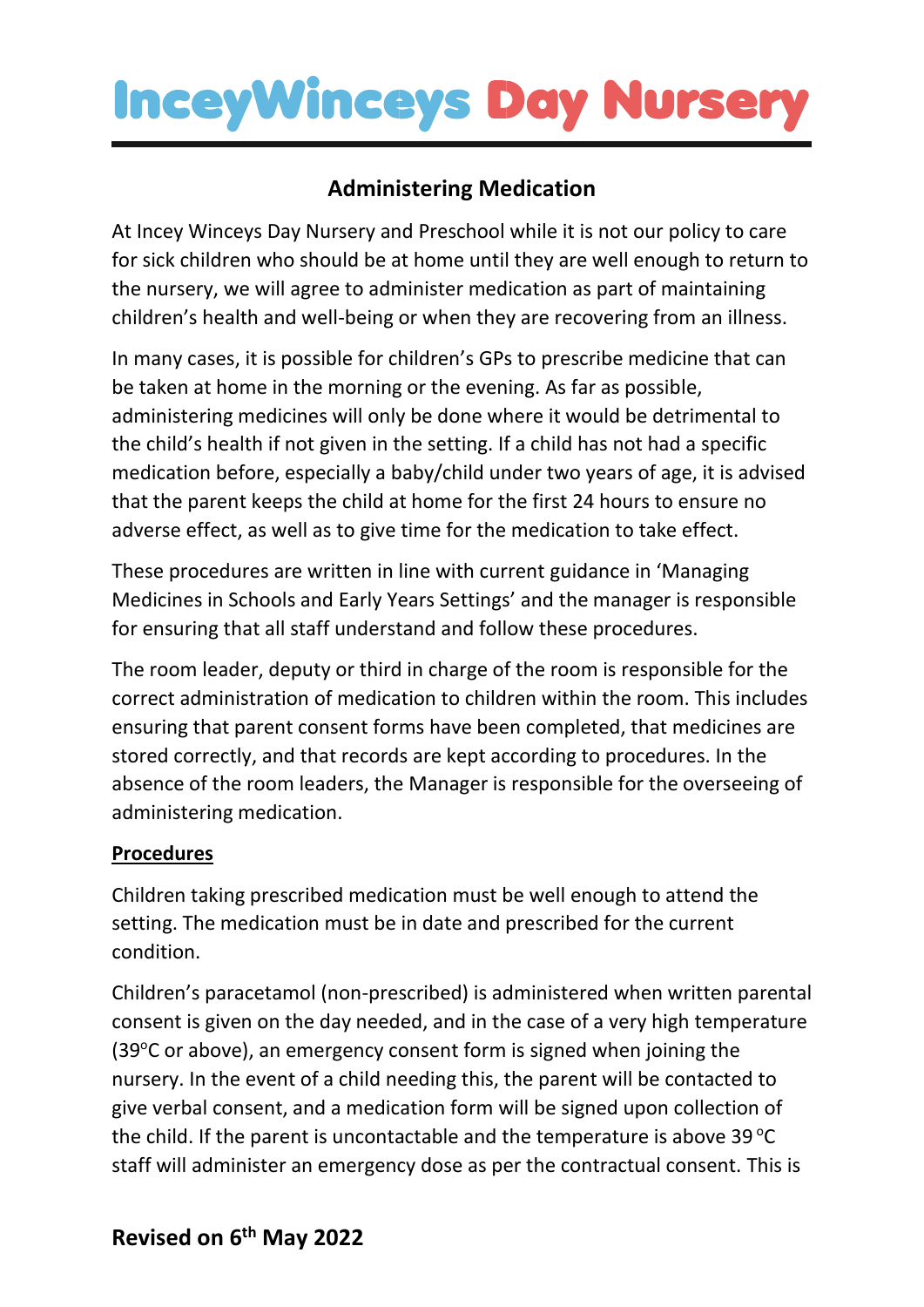to prevent febrile convulsion caused by a high temperature. For this reason, parents must **always** tell staff if their child has had any medication within 4 hours of coming to nursery to prevent accidental overdose.

Staff will continue to monitor the child's condition after having Calpol and if it has not improved 20 minutes after administration and the temperature remains high, staff will contact the parent and ask for the child to be collected.

In instances of extremely high temperatures e.g. over 40  $\degree$ C, or if a child has a rash, is lethargic, floppy, or otherwise, clearly unwell staff may use their judgment and request for the child to be collected immediately. In the instance of parents being unavailable to collect immediately, the staff will contact the emergency contact and request collection.

Children's medicines are stored in their original containers, they are clearly labelled and are inaccessible to the children.

Parents give written prior permission for the administration of medication. The staff provided the medication in the morning must ask the parent to sign a consent form stating the following information, and no medication may be given without these details being provided:

- Full name of child and date of birth
- Name of medication and strength
- Dosage to be given at nursery and at what time
- The time that the medication was last administered
- The form should be signed and dated by the parent or carer

The administration of medication is recorded accurately each time it is given and is signed by the staff member who administered it and countersigned by the manager or deputy manager. Parents must also sign the medication form on the day administered to acknowledge that we have administered the medication. Any necessary medication will be taken on outings, with the necessary documentation for administration.

#### **Storage of Medicines**

All medication is stored safely in a cupboard or refrigerator. The child's key person is responsible for ensuring medicine is handed back at the end of the day to the parent or carer. For some conditions, such as asthma, medication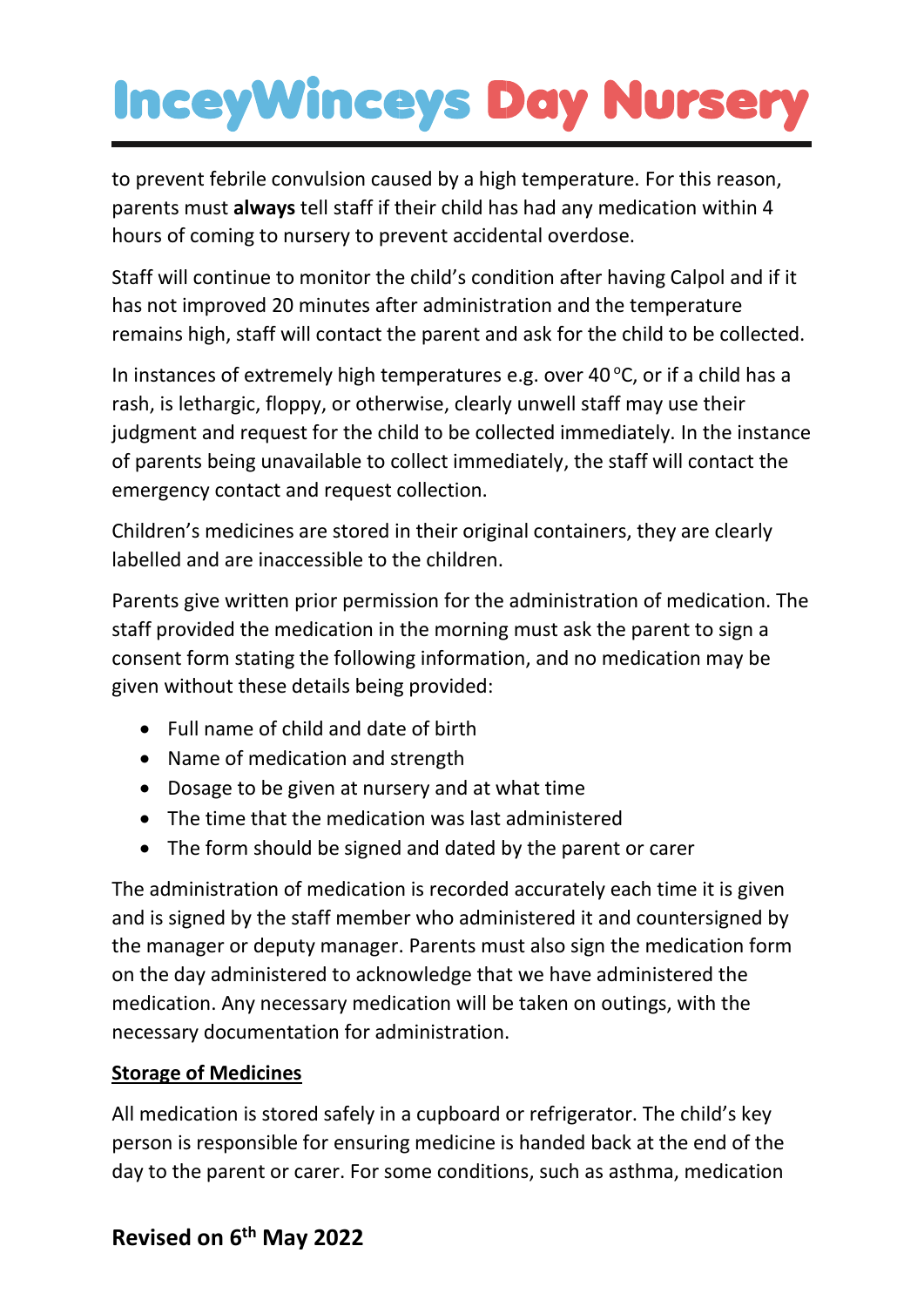may be kept in the setting and a long-term medication form will need to be completed by the parent/carer.

Children's paracetamol e.g. Calpol must be kept within the setting. The room leader and key person check that any medication held to administer when needed is in date and should return any out-of-date medication back to the parent.

If the administration of prescribed medication requires medical knowledge, individual training is provided for the relevant members of staff by a health professional. Staff are trained in the administration of Epi-Pens as part of the paediatric first aid course.

No child may self-administer medication. Where children are capable of understanding when they need medication, for example with asthma, they should be encouraged to tell their key person or another member of staff what they need. This does not replace staff vigilance in knowing and responding to when a child requires medication.

#### **Long Term Medication**

With regards to children who have long-term medical conditions and who may require ongoing medication, a health care plan must be in place before they start. This includes any allergies that may require the use of an Epi-Pen, or Asthma that requires the use of a pump as well as more complex health needs requiring medication to be administered. A health care plan for the child is drawn up by a health professional in Redbridge. The health care plan should include the measures to be taken in an emergency. It is reviewed at least annually, and the review should include any changes to the dosage of the medication or any noted side effects. Parents must receive a copy of the health care plan and should sign to acknowledge receipt of the plan.

In addition, other medical or social care personnel and parents may need to be involved in a nursery risk assessment. This involves being shown around the nursery, assessing the routines and activities, and noting anything which may be a risk factor for their child. For some medical conditions, the key person will need to have training in a basic understanding of the condition, as well as how the medication is to be administered correctly. The training needs for staff may form part of the risk assessment.

### **Revised on 6 th May 2022**